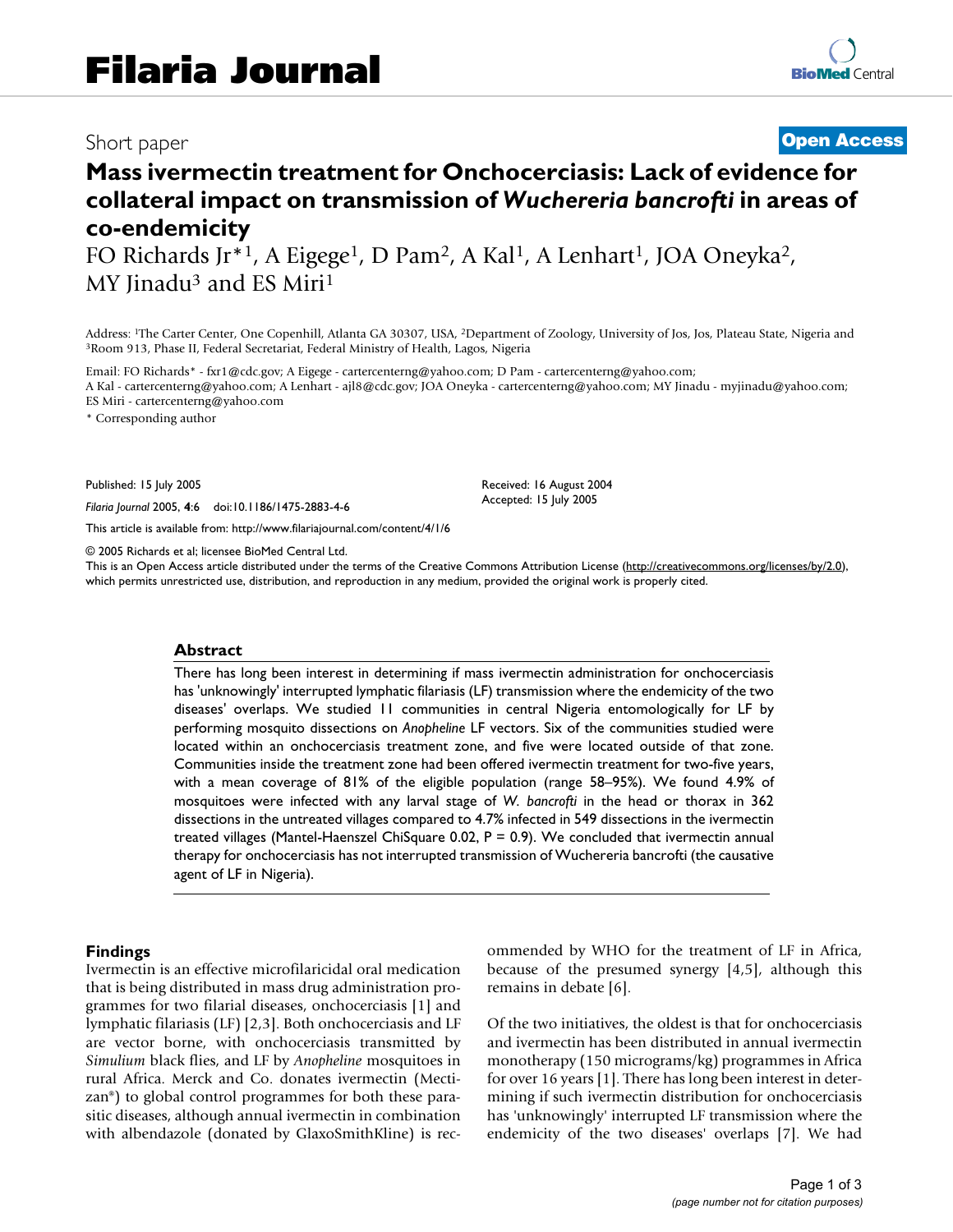| Village                       | <b>Angwan Lemu</b> | Apanda        | Bakin-Kogi    | Lankan        | Mungkohot   | Gwamlar                  |
|-------------------------------|--------------------|---------------|---------------|---------------|-------------|--------------------------|
| Ivermectin rounds             |                    |               |               |               |             | $\overline{\phantom{a}}$ |
| Mean coverage (range)         | $91.4\%$ (91-92)   | 66.9% (58-76) | 85.3% (82-89) | 85.9% (65-95) | 77% (73–80) | $\overline{\phantom{a}}$ |
| 1999 coverage                 | 92%                | 58%           | 89%           | 90%           | 80%         | $\overline{\phantom{a}}$ |
| % LF antigenemia in males (n) | 40% (30)           | 43% (30)      | 27% (30)      | 47% (30)      | 47% (30)    | 58% (50)                 |

**Table: Ivermectin treatment coverage of the eligible population (1995–1999) and LF antigenemia (1999) among male residents in five ivermectin treated villages, with 1999 LF antigenemia in one untreated village (Gwamlar)**

occasion to address this question in central Nigeria in 1999 while conducting *Anopheline* entomological sampling for LF in and outside of onchocerciasis programme zones.

The study was performed in Plateau and Nasarawa States, Nigeria, as part of an integrated onchocerciasis, schistosomiasis, and lymphatic filariaisis programme described by Hopkins et al. [8]. Twelve of the 30 local government areas (LGA) in these two states are onchocerciasis treatment zones and have been offered annual ivermectin monotherapy since 1993. LF mapping in 1998 designated all 30 LGA for combined ivermectin and albendazole mass treatment for LF. Prior to launching the larger LF treatment programme, we sought (in 1999) entomology sentinel sites for a longitudinal study of treatment impact on LF transmission [9]. To identify villages with high baseline infection rates, our team captured and dissected resting *Anopheles gambiae sl* and *An. funestus* in randomly selected households in 11 villages, 5 of which were outside of the onchocerciasis ivermectin treatment zone, and 6 were inside the treatment zone. Treatment coverage for those six ivermectin treatment villages during the years 1995–1999 ranged from 58–95% of the eligible population (Table 1) with a mean of 81%.

After obtaining permission from local village chiefs and residents of the selected household, trained collectors used aspirators and torches to capture indoor resting Anopheline mosquitoes; 75% of these were Anopheles gambiae sl, the remainder were An.funestus. The mosquitoes, most of which were blood fed, were immediately transferred to screened paper cups and kept alive in an ice chest containing wet towels until dissected later that same day. At that time the mosquitoes were killed, placed on a glass slide, separated into head, abdomen and thorax, teased apart in normal saline, and examined under a binocular microscope. Infection rates were based on the finding of any larval stage of *W. bancrofti* in head or thorax. Microfilaria in the abdomen where not considered in the infection rate calculations.

LF antigenemia testing occurred on a separate occasion using the rapid ICT card test [10] (AMRAD Corporation Ltd., North South Wales, Australia). The test was performed as described by Eigege [11] on finger stick blood samples of 30 randomly selected adult male residents from five of the six treated villages and in 50 individuals in one of the six untreated villages (Gwamlar).

We found that the untreated village of Gwamlar, had both the highest mosquito infection rate (20%) and the highest antigenemia rate (58%). However, no statistically significant entomological differences could be demonstrated between the villages in treated and untreated zones (Figure 1): 4.9% of mosquitoes were infected in 362 dissections in the untreated villages compared to 4.7% infected in 549 dissections in the ivermectin treated villages (Mantel-Haenszel ChiSquare 0.02,  $P = 0.9$ ).

In contrast LF antigenemia (Table 1) was less common among the 150 adult residents examined in the ivermectin treated villages (mean 41%, village range 27–47%) compared to the untreated village of Gwamlar, having the forementioned 58% antigenemia prevalence (ChiSquare 4.5,  $P = 0.03$ .

We conclude therefore, that ivermectin monotherapy for onchocerciasis has not been sufficient to interrupt transmission of LF in central Nigeria. Among treated villages, mosquito infection rates in treated and untreated areas were statistically equivalent, and antigenemia rates in treated villages were unacceptably high (although lower than those in Gwamlar). Mosquito infection rates were indeed highest in the two villages (Lankan and Mungkohot) with the longest treatment history (5 years) with adequate coverage. Our conclusion is in support of the findings of Kyelem et al., [7] who, working in Burkina Faso, demonstrated that ivermectin monotherapy given twice per year for onchocerciasis reduced but did not interrupt LF transmission there.

## **Competing interests**

The author(s) declare that they have no competing interests.